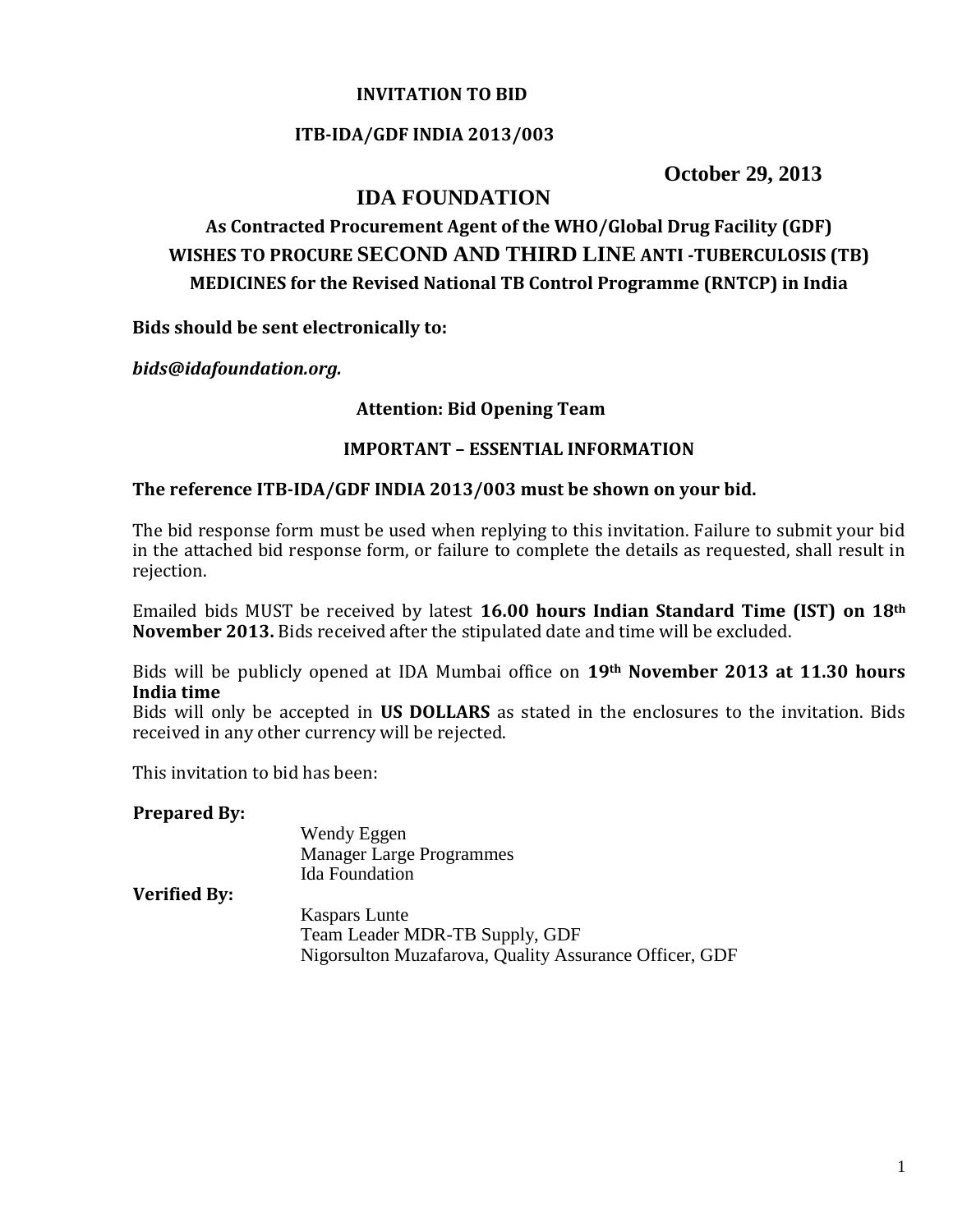#### **CONTENTS**

#### **ANNEXES**

Annex A: Bid response form Excel spread sheet<br>Annex B: List consignees for India programme

Annex C: List of quantities required for India programme<br>Annex D: Model of Purchase order

Annex E: IDA Terms and Conditions

Annex F: IDA Code of Conduct

Annex G: Technical Specifications

Annex H: Disclosure Letter or Access to information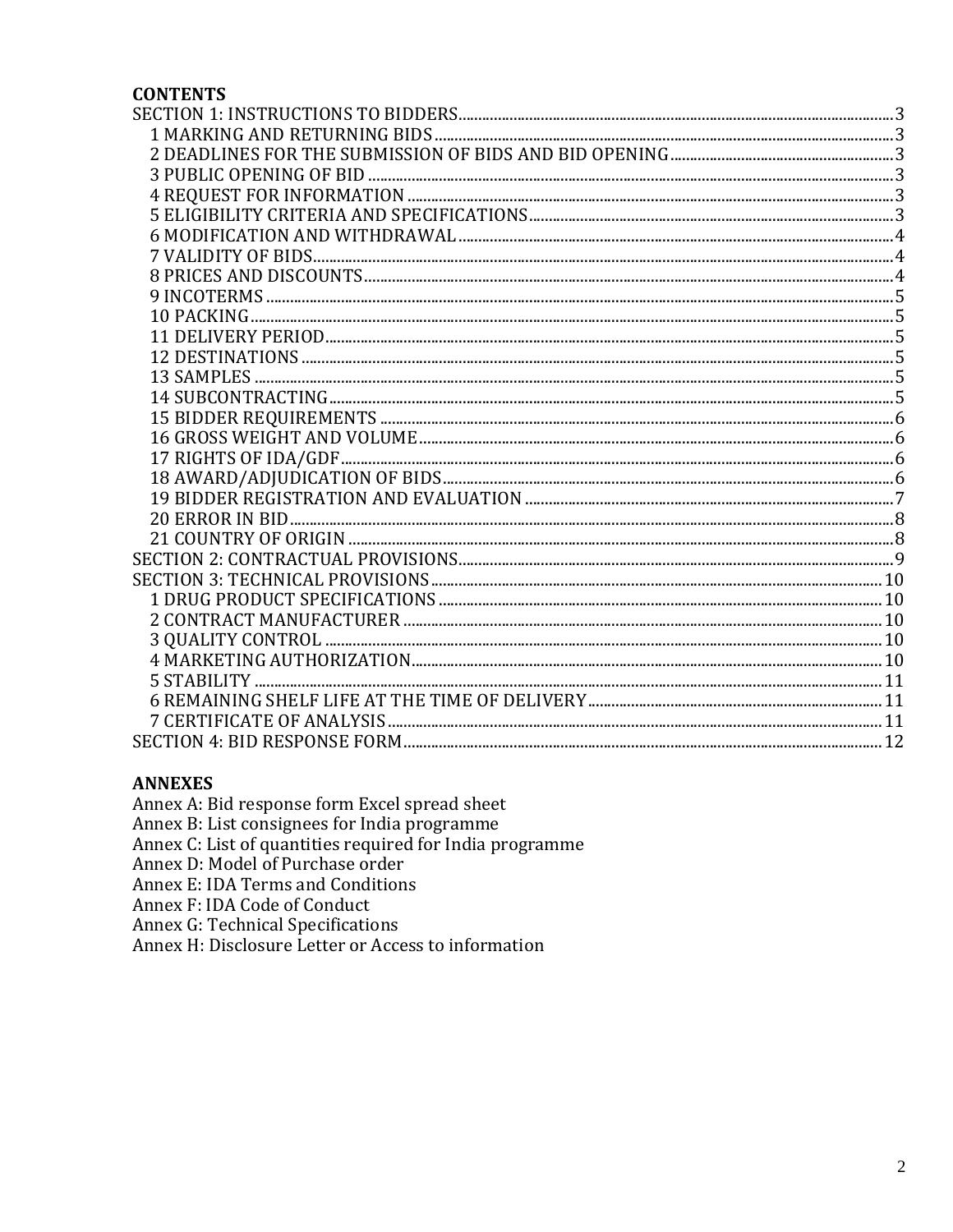## <span id="page-2-0"></span>**SECTION 1: INSTRUCTIONS TO BIDDERS**

### <span id="page-2-1"></span>**1 MARKING AND RETURNING BIDS**

1.1 **BIDS** must be submitted by email to *bids@idafoundation.org.* addressed to the Bid Opening Team and stating the reference **ITB-IDA/GDF INDIA 2013/003.**

### 1.2 **Bids received without the Bid reference number or to any other address than** *bids@idafoundation.org.* **will be rejected.**

#### <span id="page-2-2"></span>**2 DEADLINES FOR THE SUBMISSION OF BIDS AND BID OPENING**

2.1 Bids must be submitted by email to *bids@idafoundation.org.* by **16.00 hours Indian Standard Time (IST) hours on 18th November 2013.** Bids received after this deadline will be rejected.

2.2 The Bid Opening Team will open Bids **on**

**19. November 2013** at **11.30 hours India time in IDA Mumbai office.**

2.3 IDA will accept no responsibility for the premature opening of a Bid which is not properly addressed or marked.

### <span id="page-2-3"></span>**3 PUBLIC OPENING OF BID**

3.1 Bidders, or their authorized representative, may attend the public opening of the Bid at the time, date and location specified. No more than two physical representatives per bidder shall be allowed. Bidders should note that the Bid Opening is the only time and place where information related to pricing from competitors is available.

### <span id="page-2-4"></span>**4 REQUEST FOR INFORMATION**

4.1 Any request for information should be forwarded to Ms Wendy Eggen , at weggen@idafoundation.org, Kaspars Lunte at [luntek@who.int](mailto:luntek@who.int) and Nigorsulton MUZAFAROVA at muzafarovan@who.int,, latest by close of business 8th of November 2013.

4.2 Responses to requests for information will be sent to all bidders within 3 working days from receipt of the request.

### <span id="page-2-5"></span>**5 ELIGIBILITY CRITERIA AND SPECIFICATIONS**

5.1 This Invitation to Bid is open to bidders whose products have been deemed eligible for inclusion in the tender in compliance with the GDF's Quality Assurance policy and procedures (published at [www.stoptb.org/gdf\)](http://www.stoptb.org/gdf) and who have been shortlisted accordingly. A bid submitted for a product for which the bidder has not received regulatory approval status in accordance with the GDF Quality Assurance policy and procedures shall not be considered in the evaluation.

5.2 Bidders whose products shall be prospectively compliant in the near future may be conditionally invited to bid for the product(s) in question at the discretion of IDA /GDF.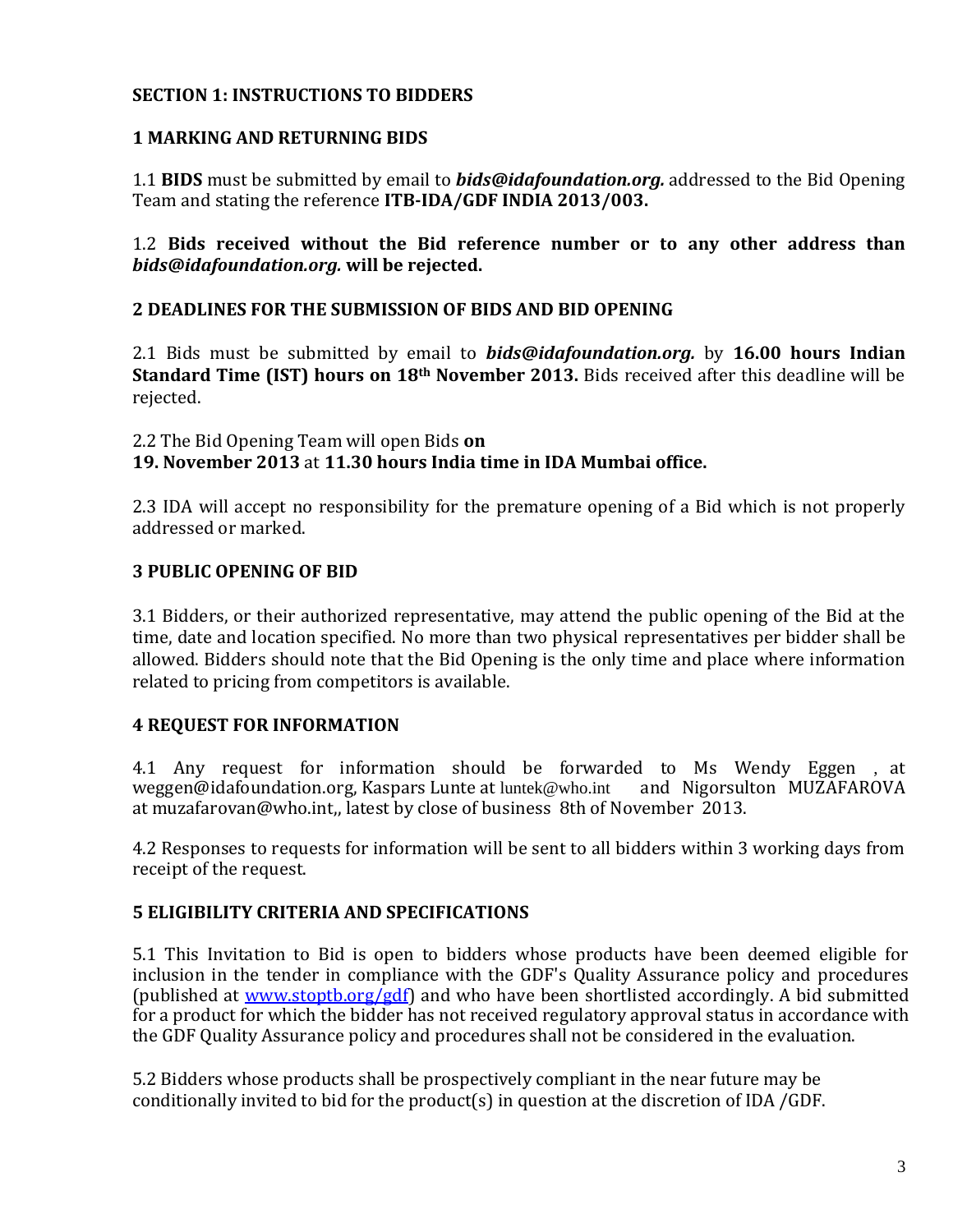5.3 Where items offered which are not exactly in compliance with specifications indicated by GDF, or wherever alternatives are offered, it is the Bidder's responsibility to clearly state in the Bid full specifications offered and how these differ from the specifications requested by GDF. IDA/GDF reserves the right to reject any bid that does not conform to the technical specifications.

5.4 This IDA/GDF ITB for India complements the general ITB for all markets as per main bidding exercise for the year 2014. Therefore, the prices that a supplier bids in the main general IDA/GDF ITB per basic unit (tablet, ampoule, vial or capsule) will prevail if they are lower than the Ex Works equivalent prices that that supplier bids in this ITB. Therefore higher pricing per basic unit in this specific India ITBs will not be accepted. Due to additional volumes, it is expected that additional volume discounts and discounted pricing will be offered for India as per this ITB.

5.5 Quality assurance status 'ERP Category 3' means that the product does not meet all quality requirements and it is only recommended if the risk of not treating the disease is higher than the quality risk. Awards are therefore made only in exceptional circumstances for 'ERP Category 3' products.

## <span id="page-3-0"></span>**6 MODIFICATION AND WITHDRAWAL**

6.1 All changes to a Bid must be received by email to *bids@idafoundation.org.* prior to the closing time and date. It must be clearly indicated that it is a modification and supersedes the earlier Bid, or state the changes from the original Bid.

6.2 Bids may be withdrawn on written request received from Bidders prior to the bid submission deadline. Negligence on the part of the Bidder confers no right for the withdrawal of the Bid.

## <span id="page-3-1"></span>**7 VALIDITY OF BIDS**

7.1 Bids should be valid for a period of not less than 60 days after bid submission date.

## <span id="page-3-2"></span>**8 PRICES AND DISCOUNTS**

- 8.1 Bidders are requested to:
- (a) Provide unit prices in **US Dollars,** which will remain firm, subject to the right to review as outlined in clause 2. Failure to quote in **US Dollars** will lead to invalidation of the bid. Only one DAP price should be quoted per product for all destinations (i.e to various State Drug Stores), including all required documentation. Delivery should be to the consignees as specified in Annex B.
- (b) DAP prices should be quoted excluding customs and excise duties.
- (c) Advise as to additional discounts applicable for high-volume purchases
- (d) Advise as to additional discounts for payment within a specified period of time.
- (e) Any discounts for any reason other than those mentioned on the Bid Response From (Annex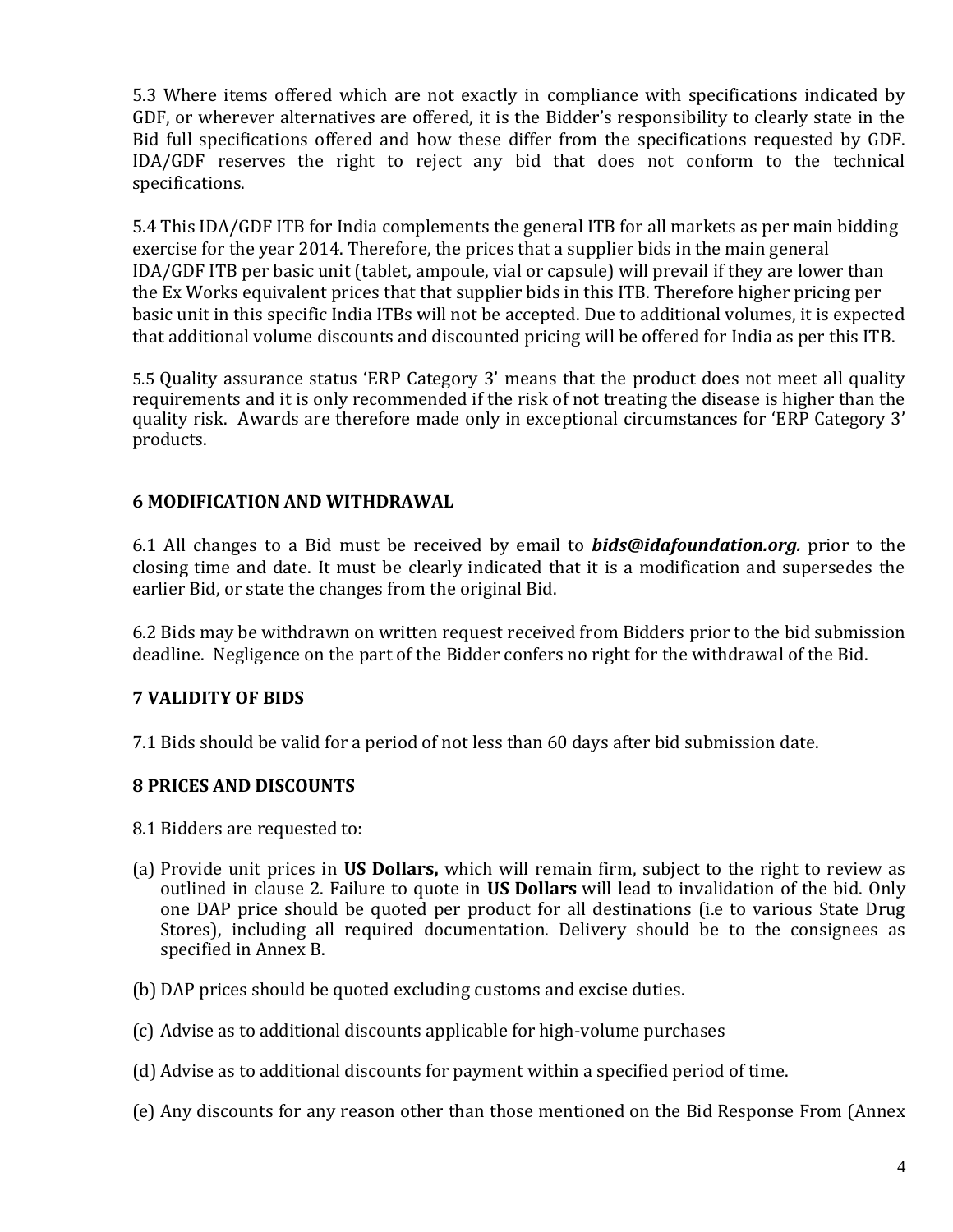A) must be stated on the Bid.

## <span id="page-4-0"></span>**9 INCOTERMS**

9.1 Bidders are requested to quote unit prices in accordance with the following delivery terms (INCOTERMS 2010): **EXW (Ex-Works)** and **DAP (Delivered at Place).** The bids will be evaluated on the basis of **DAP** but for information purposes EXW prices are also required, to allow basic unit costs comparison with the general ITB for the year 2014.

9.2 Failure to quote in accordance with the requested INCOTERMS will lead to exclusion of the bid.

## <span id="page-4-1"></span>**10 PACKING**

10.1 The bidder warrants that the cost of packing is included in the price offered for the items.

10.2 The successful bidder shall ensure that products with specific temperature requirement will be packed and stored in appropriate conditions.

## <span id="page-4-2"></span>**11 DELIVERY PERIOD**

11.1 The required delivery period, i.e. the estimated length of time required for manufacture from the date an order is received and until it can be delivered to the consignee, must be stated. These parameters will be taken into account in the Bid adjudication.

11.2 Successful bidders are requested to note that IDA/GDF will monitor and measure the performance of the successful bidder(s), in comparison with guaranteed minimum lead time indicated in their bid(s). Accordingly, bidders are requested to state realistic guaranteed minimum lead times.

## <span id="page-4-3"></span>**12 DESTINATIONS**

12.1 For direct distribution to consignees, as Indicated in Annex B.

## <span id="page-4-4"></span>**13 SAMPLES**

13.1 IDA/GDF reserves the right to request to the bidder free, non-returnable samples of medicines under this ITB. Those samples shall be labelled and printed according to the latest standard specimen, for approval by GDF. IDA will facilitate coordination prior to placement of any order.

13.2 GDF directly or through IDA will submit technical specifications from RNTCP on the packaging and marking upon request.

13.3 Failure to provide, in a timely manner, samples or documentation requested by IDA/GDF shall be sufficient ground to reject a bid.

## <span id="page-4-5"></span>**14 SUBCONTRACTING**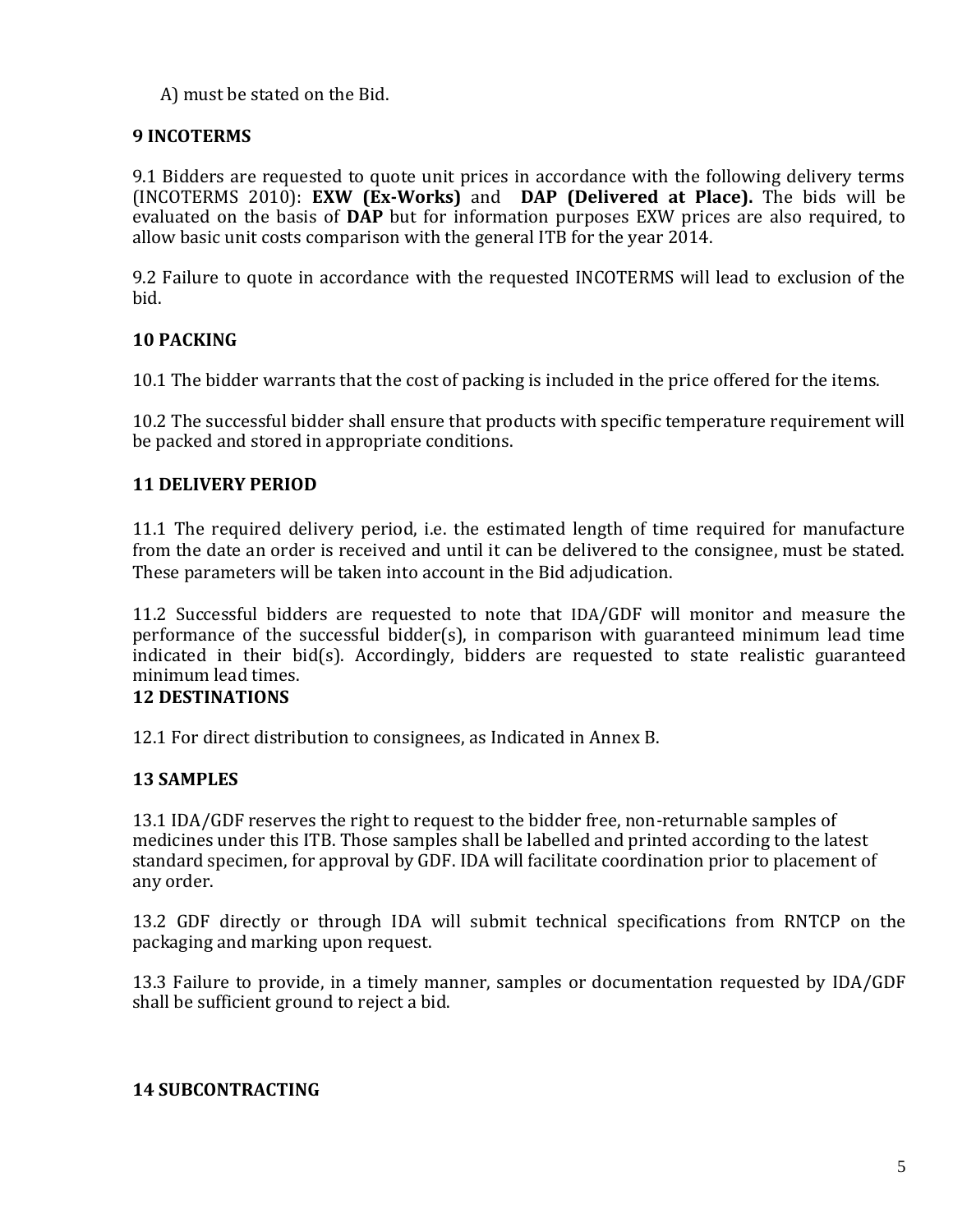14.1 Bidders MUST identify on their bid any finished products which may be offered by themselves, but originate from another supplier and/or country.

## <span id="page-5-0"></span>**15 BIDDER REQUIREMENTS**

15.1 The successful bidder warrants that:

- (a) It has the personnel, experience, qualifications, facilities, financial resources and all other skills and resources to perform its obligations under any resulting Purchase Orders;
- (b) The items offered shall be new and factory packed, and free from defects in workmanship and materials;
- (c) The items offered shall be contained or packaged in a manner adequate to protect them;
- (d) It has not and shall not enter into any agreement or arrangement that restrains or restricts IDA /GDF or the ultimate recipient's rights to use, sell, dispose of or otherwise deal with any item that may be acquired under any resulting Purchase Orders;
- (e) It its affiliates shall minimize greenhouse emissions in their activities to the extent possible.

15.2The successful bidders will be required to acknowledge that:

- (a) IDA /GDF may further distribute the goods supplied to their clients;
- (b) The benefit of any warranties provided and liabilities entered into with IDA, shall be passed on by IDA to its clients.

## <span id="page-5-1"></span>**16 GROSS WEIGHT AND VOLUME**

16.1 Bidders are required to state the estimated gross weight and volume of the items offered in accordance with Annex A.

## <span id="page-5-2"></span>**17 RIGHTS OF IDA /GDF**

17.1 IDA /GDF reserves the right to cancel the ITB or not to make any award(s) and cannot be held liable for any compensation demanded by bidders for the costs involved in bid preparation. IDA /GDF may also, unless otherwise specified by IDA /GDF or by the Bidder, accept any item in the Bid.

17.2 IDA /GDF reserves the right to invalidate any Bid received from a Bidder who, in the opinion of IDA/GDF, is not in a position to perform the contract.

## <span id="page-5-3"></span>**18 AWARD/ADJUDICATION OF BIDS**

18.1 The contract will be awarded to bidders of compliant products offering a combination of price, lead time, quality assurance status, shelf life, batch quantity and production capacity; whose goods are commercially, technically and quality acceptable, and whose bid is in compliance with this IDA/GDF ITB, provided the bid is reasonable and it is in the interest of IDA /GDF to accept it. Bids will be adjudicated on an DAP basis.

18.2 Bid evaluation criteria and point allocation shall be as follows; with highest points awarded to the lowest price offered as per Bid Response Form (Annex A), and additional criteria, as follows: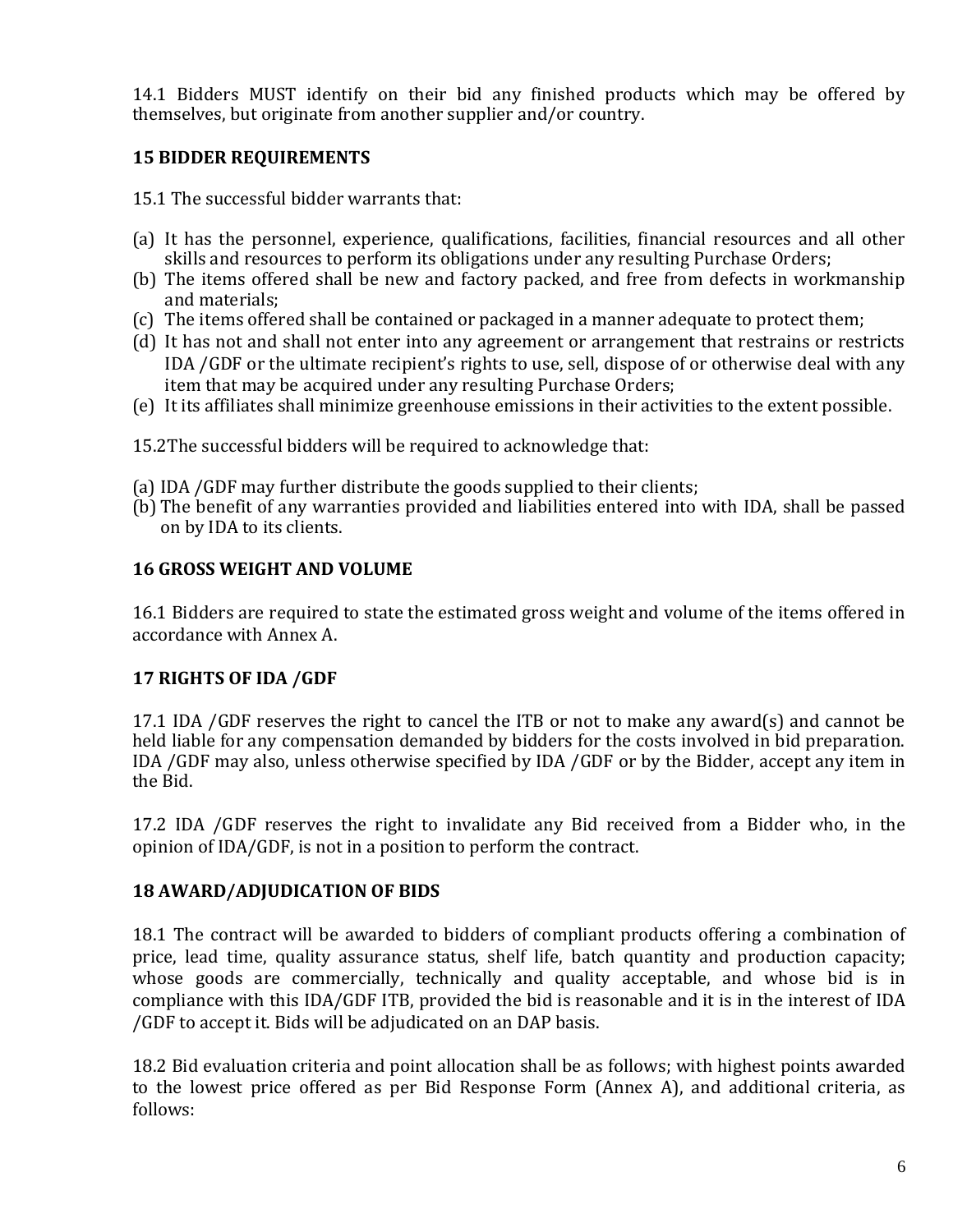| <b>CRITERIA</b>                             | <b>MAXIMUM POINTS</b> |
|---------------------------------------------|-----------------------|
| Price (lowest)                              | 75                    |
| Guaranteed lead time (minimum)              | 8                     |
| Supplier performance on Delivery time       |                       |
| $[lowest]*$                                 |                       |
| Technical compliance:                       | 10                    |
| Quality assurance status (WHO<br>п.         | (3)                   |
| PQ/SRA or ERP1)                             |                       |
| Minimum order<br>$\blacksquare$<br>quantity | (3)                   |
| $(lowest)**$                                |                       |
| Shelf life (longest)                        |                       |

*\*- historical performance will be used in the bid evaluation for delivery time. This will help ensure that points awarded are based on an objective and equitable input. In cases where there is no supply history, the following methodology will be used for assigning a performance score.*

*- If there is no or inadequate product-specific history (i.e., the supplier has been part of the GDF/IDA programs but has not previously supplied the formulation in question), the overall performance score of the supplier across all other relevant formulations will be considered.*

*- If there is no or inadequate supplier history (i.e., the supplier is new* 

*to the GDF/IDA programs or has not supplied any products during the evaluation period), a Supplier Performance Score will be assigned reflecting the mean score of all eligible suppliers for that formulation.*

*\*\*- lowest minimum order size that a manufacturer commits to service within the guaranteed lead time*

18.3 IDA /GDF shall make awards as it is deemed to be in IDA /GDF best interests to ensure that quality products can be delivered to clients in a timely manner. Any arrangement under this condition will be made on the basis of the lowest, second lowest acceptable bid which meets all the requirements in paragraph 13.1 above.

18.4 In case of an award, Bidders who have not previously received Purchase Orders from IDA may receive an order for a limited quantity until satisfactory performance is established.

18.5 Successful bidders shall permit GDF representatives access to their facilities at any reasonable time to inspect the premises that will be used for the production, testing and packaging of the goods, and will provide reasonable assistance to the representatives for such inspection, including copies of any test results or quality control reports as may be necessary.

### <span id="page-6-0"></span>**19 BIDDER REGISTRATION AND EVALUATION**

19.1 IDA and GDF reserve the right, unless this information has already been provided within the

<sup>&</sup>lt;sup>1</sup> WHO PQ/SRA: 3 points; ERP Cat 1 or 2: 1 point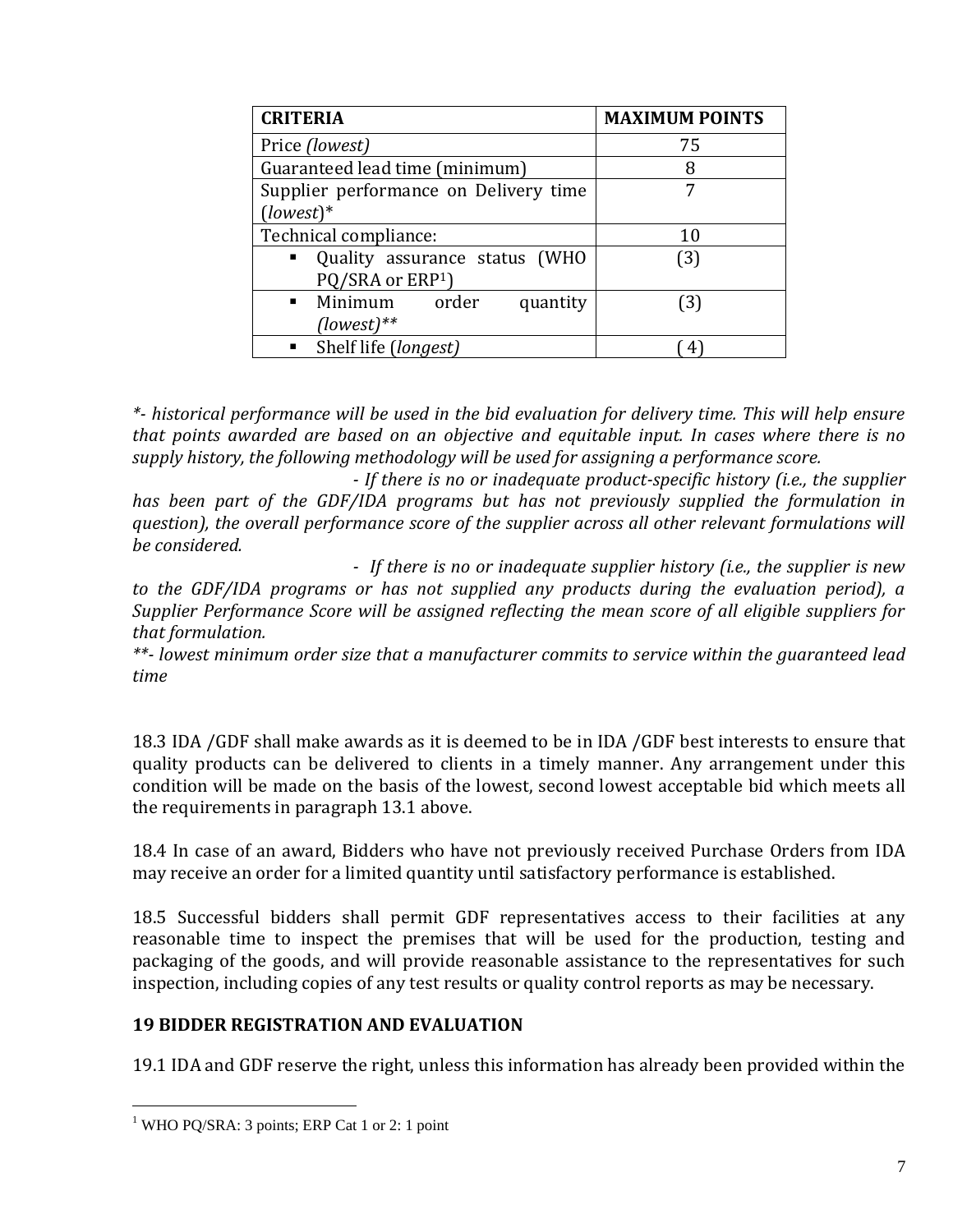previous 12 months, to request bidders to submit their most recent Audited Financial Statement and Quality System Certificate. This information will be used by IDA/GDF for evaluation and approval purposes before making an award. It is in the interest of the bidders to provide information as complete as possible.

## <span id="page-7-0"></span>**20 ERROR IN BID**

20.1 Bidders are expected to examine all Schedules and all Instructions pertaining to the Bid. Failure to do so will be at Bidders own risk. In case of errors in the extension price, unit price shall govern.

## <span id="page-7-1"></span>**21 COUNTRY OF ORIGIN**

21.1 Goods produced in countries other than that of the Bidder must be indicated, stating the country of origin. Bidders may be required to submit a Certificate of Origin of Goods issued by the Chamber of Commerce or other equivalent authority.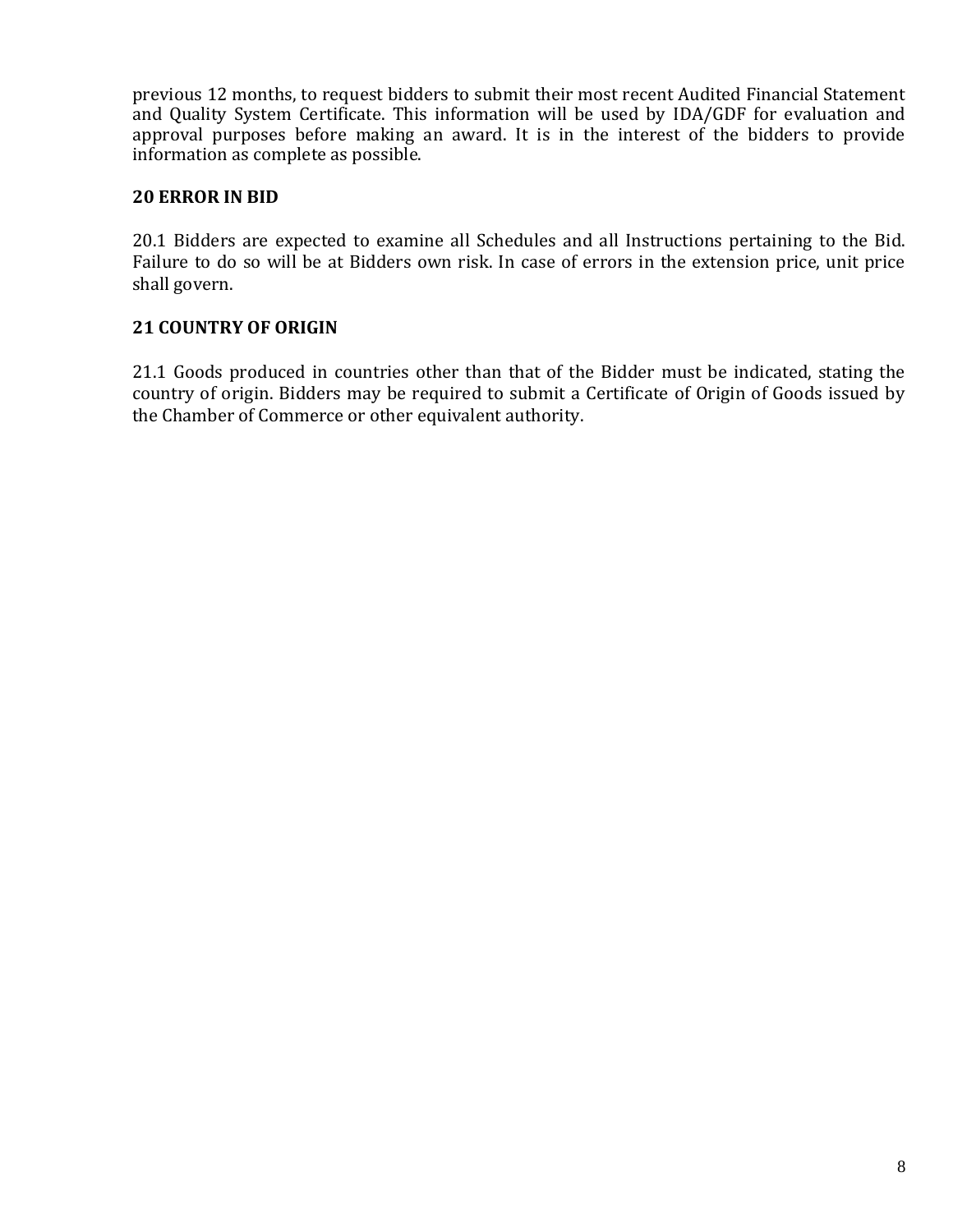## <span id="page-8-0"></span>**SECTION 2: CONTRACTUAL PROVISIONS**

For the contractual provisions, please see attached model of Purchase Order, the procurement agent terms and conditions and the Code of Conduct (Annexes D, E, F)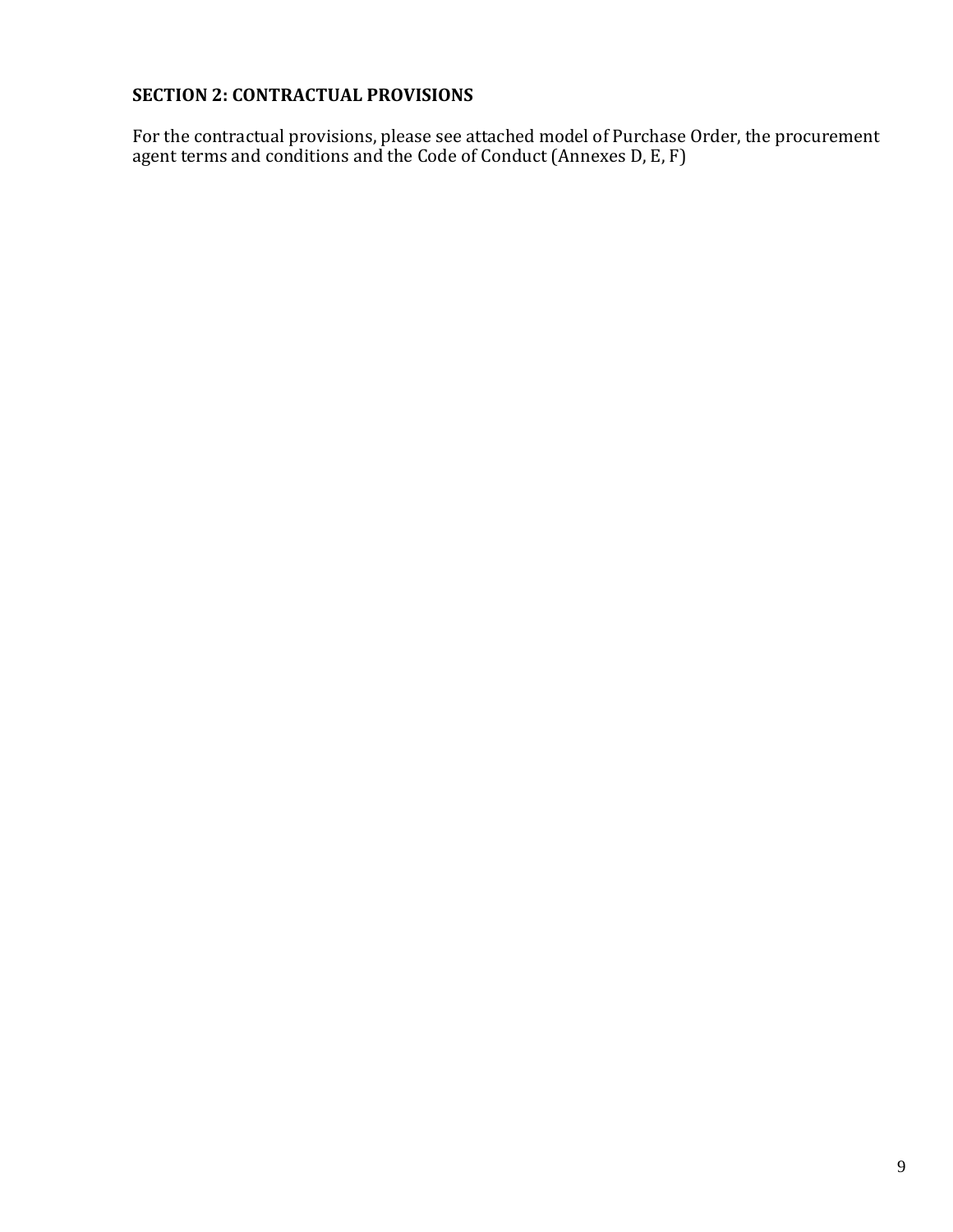## <span id="page-9-0"></span>**SECTION 3: TECHNICAL PROVISIONS**

## <span id="page-9-1"></span>**1 DRUG PRODUCT SPECIFICATIONS**

1.1 The bidder confirms that all anti-TB medicines offered are identical in all aspects of manufacturing and quality to that approved by the WHO Prequalification Programme (WHO PQP) and/or the relevant Stringent Regulatory Authority (SRA) and/or the Expert Review Panel –ERP. This includes, but is not limited to, the following:

- Finished Pharmaceutical Product (FPP);
- Method and site of manufacture;
- Source and specifications of active and excipient starting ingredients;
- FPP specifications;
- Materials and specifications of the packing (primary, secondary, pack size, label and package insert);
- Shelf life and storage condition;
- Product information.

## <span id="page-9-2"></span>**2 CONTRACT MANUFACTURER**

2.1 All sites of contract manufacture and the name of the contract manufacturer must be have been reviewed and approved by WHO PQP and/or the relevant SRA and/or the Expert Review Panel.

## <span id="page-9-3"></span>**3 QUALITY CONTROL**

3.1 All anti-TB medicines offered must be manufactured and conform for quality standards at least to the latest edition of the International Pharmacopoeia, British Pharmacopoeia, US Pharmacopoeia or, exceptionally, in-house method, only in cases where the product in question has no monograph as mentioned before. If there is no monograph available in any of the three of the referenced pharmacopoeias, the approved manufacturer's specifications with supported and validated data shall be submitted within 2 weeks following the notification of contract award by IDA /GDF, if already not provided to GDF/Procurement Agent's Quality Control Agent earlier. Supplier In-house methods should be validated according to ICH guidelines. Failure to submit the documents on time might result in nullification of contract award. If a method is subsequently published by the International Pharmacopoeia, British Pharmacopoeia or US pharmacopoeia, the supplier shall change its testing methods and switch to use of the pharmacopoeial method within 120 days.

3.2 Batches and/or consignments are subject to pre-shipment inspection (PSI), sampling and/or quality control testing performed by the IDA /GDF's Quality Control Agent. In case of the detection of a defective product either in the testing of the product or during the pre-shipment inspection the Supplier will be requested to replace the complete batch at its own cost. The valid GDF/PA Standard Operating Procedure for PSI and testing will be applied.

### <span id="page-9-4"></span>**4 MARKETING AUTHORIZATION**

4.1 A WHO Certificate issued by the National Health Authorities, authorizing the manufacture and sale of a given product (WHO Technical Report Series No 863, 1996. Earlier version is NOT acceptable) must be provided upon request.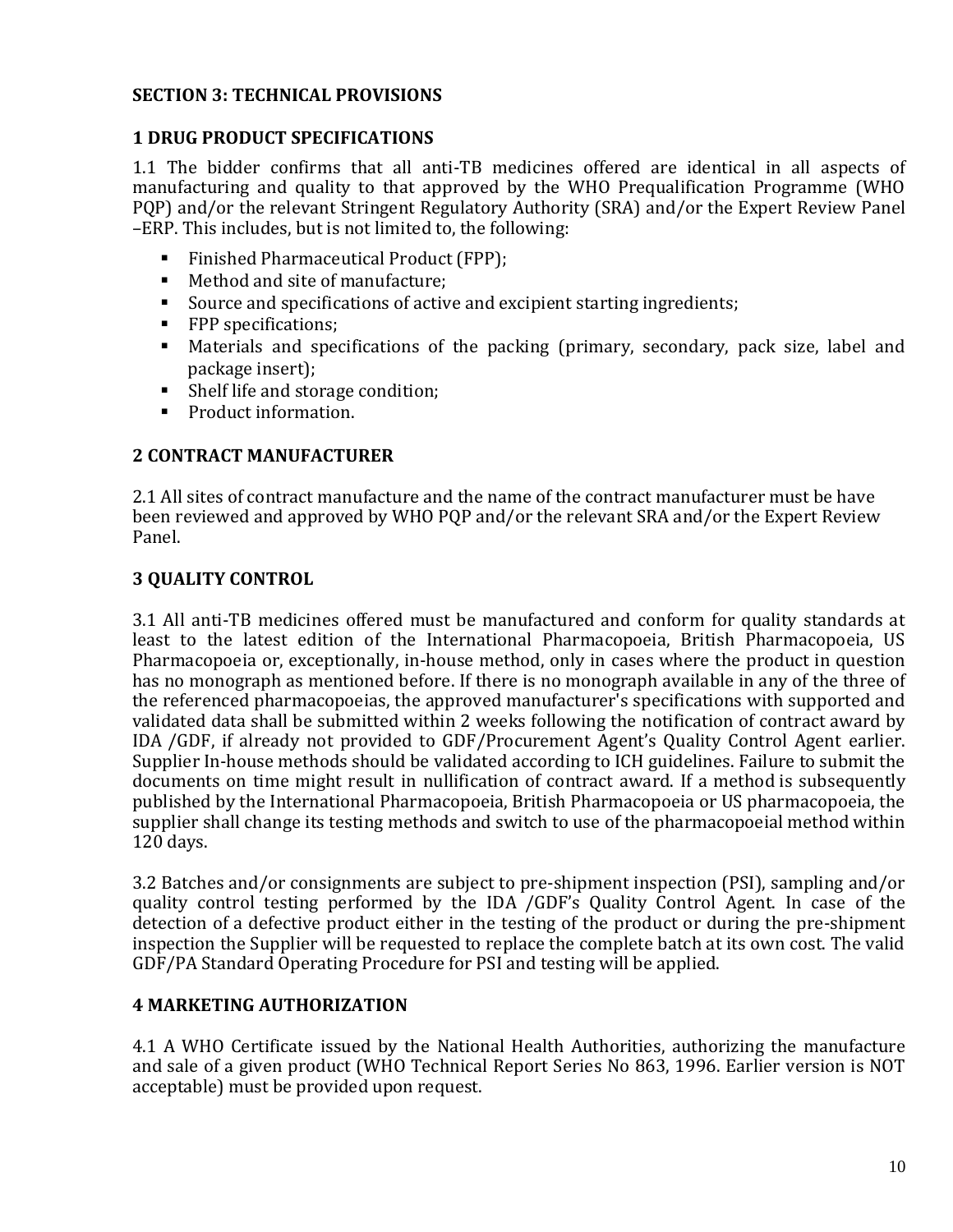## <span id="page-10-0"></span>**5 STABILITY**

5.1 For products approved with 24 months shelf life, manufacturers shall commit to complete and submit stability studies to support minimum or beyond 36 months of shelf life either to WHO PQP or SRA depending on the mechanism which approved the FFP.

5.2 Containers for all pharmaceuticals must conform to the latest edition of the BP, USP, EP or IP, whichever is applicable. In particular, packaging must be suitable for delivery and use in countries having adverse climatic and storage conditions (Zone IV as specified in Annex 5 in WHO Technical Report Series No 863, 1996) and additionally should be suitable for shipment, storage and use worldwide at elevated temperatures and humidity, unless otherwise stated.

5.3 The size of the container should be proportional to its contents with the addition of appropriate padding to prevent damage to the product during shipment. All containers should be tamper-proof. For tablets or capsules the preferred containers are: Alu/PVC blister cards in carton boxes. For vials small glass bottle colourless, clear, with closed with a rubber stopper and a metal cap are required. For ampoules, glass bottle, colourless and clear, or plastic ampoules of polyethylene, watertight, light and unbreakable and does not react with the water, twist off top pods are required.

## <span id="page-10-1"></span>**6 REMAINING SHELF LIFE AT THE TIME OF DELIVERY**

6.1 All goods must be of fresh manufacture and must bear the dates of manufacture and expiry. The bidder further warrants that all goods supplied, will have, upon arrival at the consignee's warehouse, a remaining shelf life as per Technical Specifications in Annex G and your ERP approval as attached in the Covering Letter.

6.2 Shelf life and storage conditions: if supported stability data has been submitted and accepted by WHO PQP, SRA or ERP, products can be offered with longer shelf life and approved storing conditions.

### <span id="page-10-2"></span>**7 CERTIFICATE OF ANALYSIS**

7.1 A Certificate of Analysis from manufacturer's own quality control laboratory covering each batch delivered is to be submitted together with shipping documents.

7.2 The Certificate of Analysis shall include:

- a) Generic name (INN) of product;
- b) Pharmacopoeial reference and/or In-house method;
- c) Batch number;
- d) Date of manufacture;
- e) Expiry date;
- f) Date of test;
- g) Description (clarity, colour, etc.);
- h) All identity, potency, purity, sterility, pyrogen and all other test required by the specified pharmacopoeia and/or In-house method. Both the actual results and the limits for the individual tests should be given.
- i) Conclusion
- j) Qualified signatures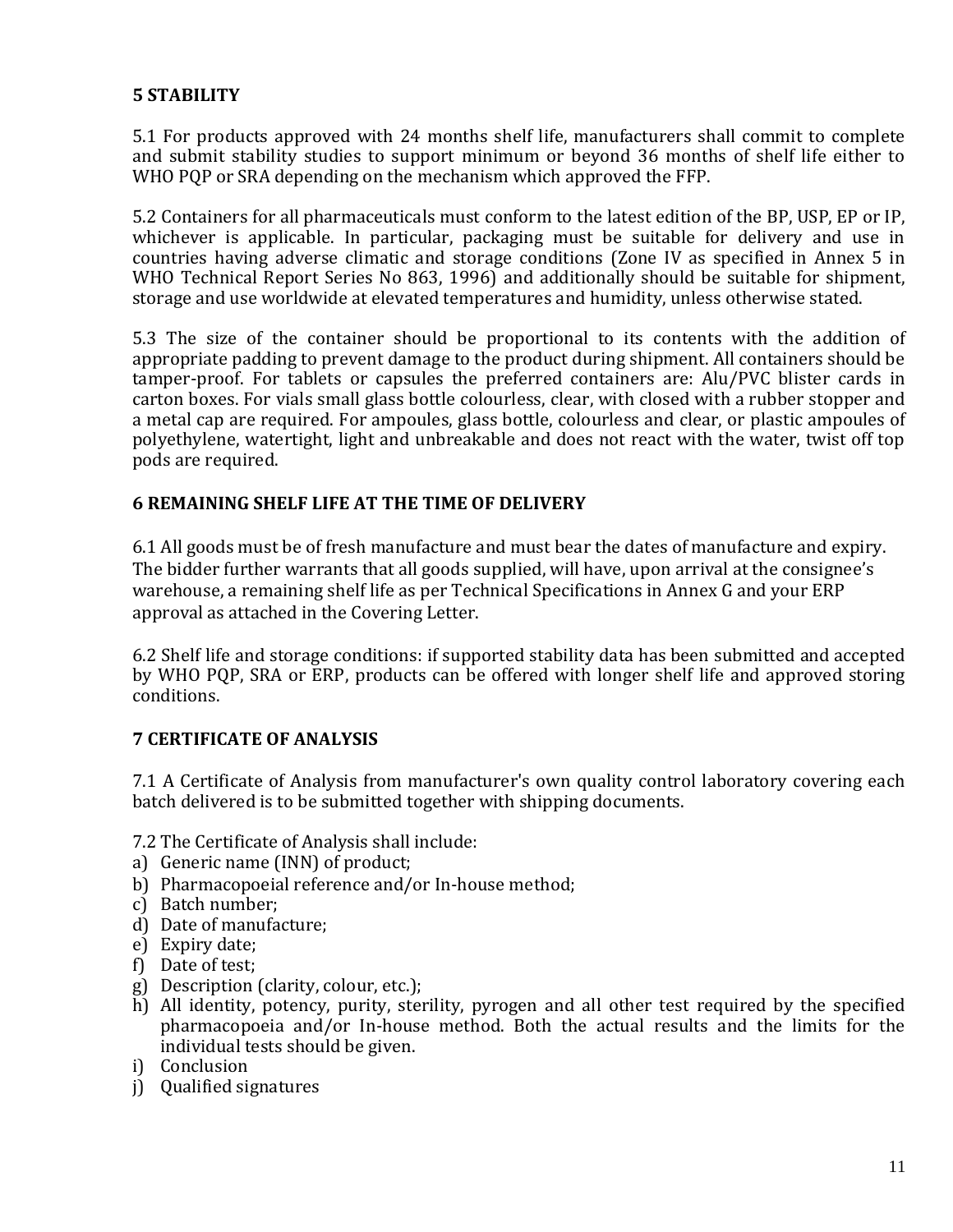7.3 A certified copy of the original Certificate of Analysis in English should be sent by email to the GDF contracted quality control laboratory.

#### <span id="page-11-0"></span>**SECTION 4: BID RESPONSE FORM**

BID FORM must be completed, signed and returned to IDA. Bid must be made in accordance with the instructions contained in this Invitation to Bid.

#### **TERMS AND CONDITIONS OF CONTRACT**

Any Purchase Order or Contract resulting from this invitation shall contain IDA's General Terms and Conditions (as per Annex E).

#### **INFORMATION**

Any request for information concerning this invitation, must be forwarded in writing by email, to the persons mentioned in Section 1 § 4.1, with specific reference to the ITB number.

#### **DECLARATION**

The undersigned, having read the Terms and Conditions of **ITB-IDA/GDF INDIA 2013/003** set out in the attached document, hereby offers to supply the goods specified in the schedule at the price or prices quoted, in accordance with the specifications stated and subject to the Terms and Conditions set out or specified in the document. Name of authorized representative:

| Title:                                  |  |
|-----------------------------------------|--|
|                                         |  |
| Signature:                              |  |
| Date:                                   |  |
| <b>Bidder Name:</b>                     |  |
|                                         |  |
| <b>Postal Address:</b>                  |  |
|                                         |  |
| <b>Telephone No.:</b>                   |  |
| <b>Fax No.:</b>                         |  |
|                                         |  |
| <b>Email Address:</b>                   |  |
|                                         |  |
| <b>Validity of Offer (not less than</b> |  |
| 60 days from the submission date):      |  |
|                                         |  |

#### **Currency of Offer: USD**

Please indicate after having read Payment & Discount stated under Instructions to Bidders, which of the following payment terms are offered by you:

10 days - 3.0% discount of product price 15 days- 2.5% discount of product price 30 days -2.0% discount of product price

45 days net